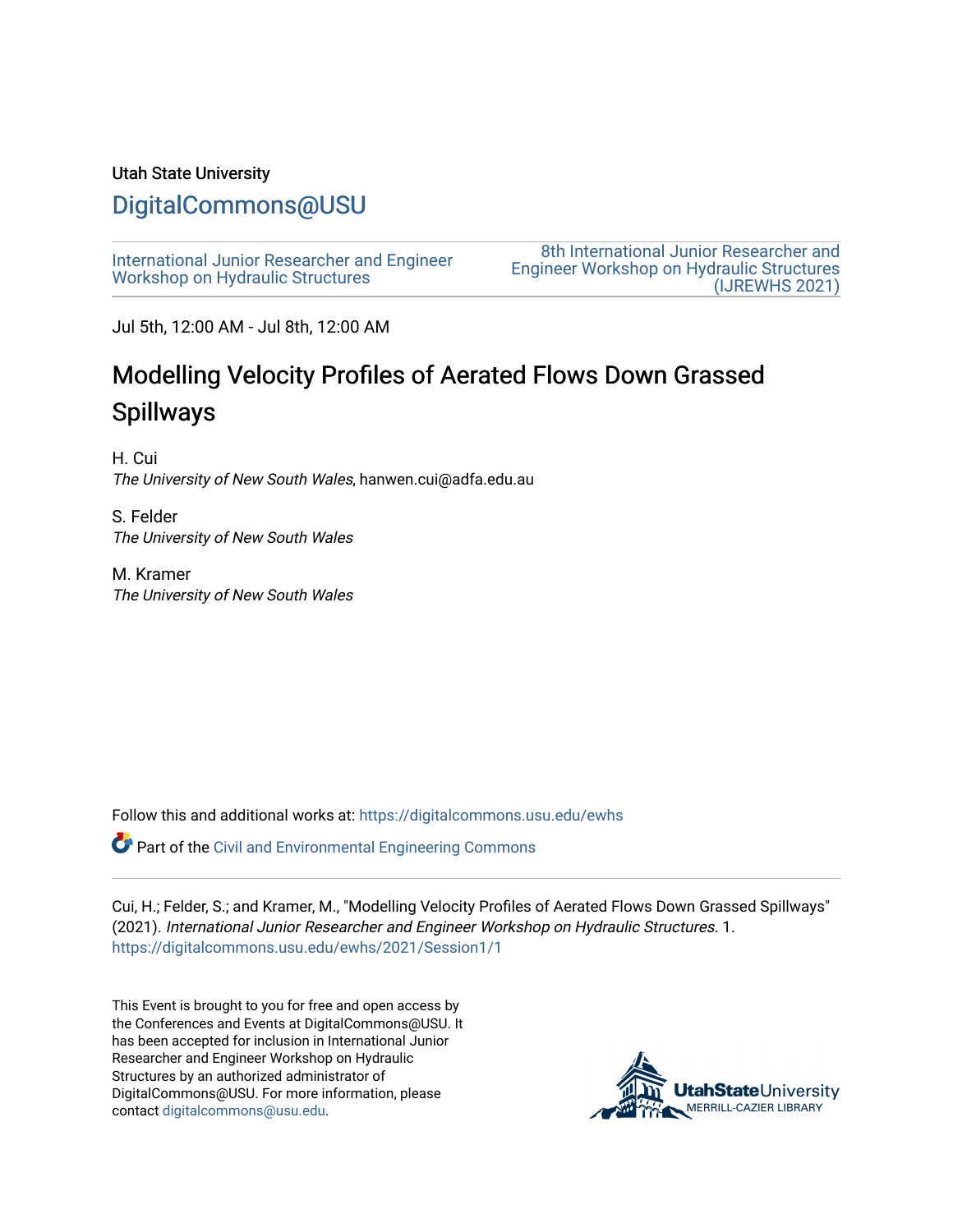# **Modelling velocity profiles of aerated flows down grassed spillways**

#### <u>H. Cui<sup>1,2</sup>,</u> S. Felder<sup>2</sup> and M. Kramer<sup>1</sup> <sup>1</sup> School of Engineering and Information Technology (SEIT) UNSW Canberra Canberra ACT 2610, AUSTRALIA <sup>2</sup>Water Research Laboratory, School of Civil and Environmental Engineering UNSW Sydney **AUSTRALIA** E-mail: hanwen.cui@adfa.edu.au

*Abstract: The ecological and environmental benefits of grassed spillways present a green solution to the construction of low head conveyance structures. On a grassed spillway, the aggregate of the grass canopy and root structure may alter flow resistance, velocity distribution and other flow properties. While subcritical flows in vegetated open channels have been extensively researched, only little is known about flow properties in supercritical high-velocity flows, which are typically characterized by selfaeration. The current study explores the application of a velocity superposition to supercritical aerated flows on a spillway with artificial grass. Velocity measurements were conducted with a Pitot tube and a phase-detection conductivity probe, allowing for the extraction of shear velocities at the canopy top which revealed an additional free-stream velocity layer. A comparison of the mixing layer length scale with the shear length scale (of the mixing layer) demonstrated a good correlation. Overall, this study provided new insights into the flow resistance of supercritical flows on grassed spillways.*

*Keywords: artificial grass, eco-friendly structures, flow resistance, high-velocity air-water flows, water sensitive urban design.*

## **1. INTRODUCTION**

Grass linings on spillways and waterways with mild to moderate slopes provide ecological and environmental benefits such as ground water replenishment, vegetation growth (Mossa et al., 2017) and water quality improvement (Van Hemert et al., 2013). These advantages have promoted the use of grassed spillways for embankment protection (Wilcock et al., 1999), as agricultural floodway or smallscale drainage floodway (Van Hemert et al., 2013). The grass canopies act as roughness elements and enhance flow resistance, while the grass root structure provides additional support to the soil ground (Chen et al, 2012). In the past, flow resistance of grassed spillways was often investigated from a soil mechanics perspective, where the aggregate of soil and grass patches undergoes constant erosion and scouring damage (Ralston and Brevard, 1988). From a hydraulics point of view, subcritical flow conditions have been extensively researched with experimental and analytical modelling in both submerged and emergent conditions (Nepf, 2012) for various density (Guillén-Ludeña et al., 2020), expanding research of canopy flows into broader aspects of river floodplains (Crosato and Saleh, 2011) and tidal and coastal environments (Tinoco et al., 2020). Flow properties of grassed spillways under high-velocity supercritical flow conditions have received less attention.

In supercritical flows, the Froude number exceeds unity and turbulent energy obtained by the flows generates strong eddy motions, deforming the coherent free-surface that is maintained by surface tension and gravity (Brocchini and Peregrine, 2001). As turbulent forces dominate over surface tension and gravity, entrained air pockets break up into smaller air bubbles, a process termed self-aeration. Selfaeration on smooth spillways and the role of entrapped and entrained air was systematically described in Wilhelms and Gulliver (2005). Valero and Bung (2018) described the importance of free-surface instabilities on self-aeration in smooth and stepped spillways. However, self-aeration in flows down grassed spillways was only considered recently (Scheres et al. 2020). On grass-lined waterways, the supercritical flows can lead to erosion of the soil structure and engineering design guidelines must account for this as well as flow aeration. To provide a more controlled environment, the current study deployed a dense cover of artificial grass, allowing a detailed investigation into mean velocity profiles and flow resistance of grassed spillways.

Nikora et al. (2013) developed a model to characterize velocity profiles of flat grassed waterways in subcritical flows, which uses a linear superposition of several conventional concepts. In the present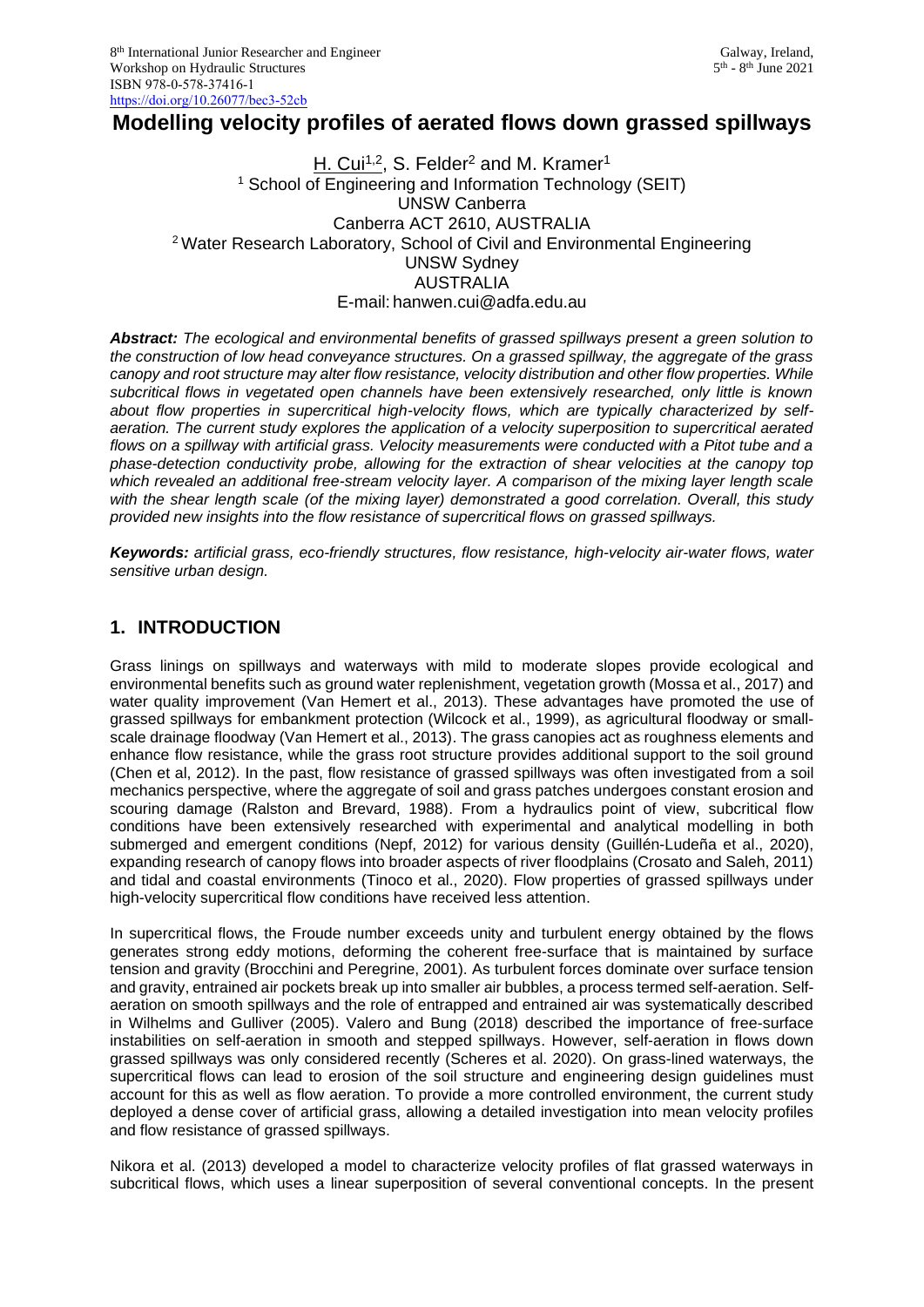study, the application of the velocity superposition of Nikora et al. (2013) was applied to supercritical flows on a spillway with artificial grass. The results revealed an additional free-surface layer, which led to an expansion of Nikora's et al. (2013) subcritical flow model. In addition, shear velocities at the canopy top were extracted through log-law fitting, demonstrating a good agreement with shear velocities evaluated from the friction slope, providing new information on the local flow resistance.

#### **2. METHODOLOGY**

#### **2.1. Velocity superposition**

The current study investigated the superposition of streamwise velocity profiles in supercritical freesurface flows down grassed spillways. The velocities in the water phase were superposed using conventional concepts after Nikora et al. (2013), including (i) a uniform velocity distribution inside the canopy layer, (ii) the mixing layer region, (iii) the logarithmic layer and (iv) the wake function; the current study proposes an additional (v) free-surface layer to reflect the interfacial velocity of free-surface waves.

The velocity distribution within the canopy is governed by the vegetational drag (with drag coefficient  $C_d = 1.0$ ), further depending on the frontal area of grass per unit volume ( $a = 281$  1/m) and the channel slope ( $S_0 = 0.19$ ). Herein, the single-phase model of Nikora et al. (2013) was applied up to the characteristic flow depth  $Y_1$  where the void fraction is first measured  $({\cal C}(Y_1)\ \approx 0.01)$ :

$$
\bar{u}_{UD} = \begin{cases} \left(\frac{gS_0}{0.5 C_d a}\right)^{0.5} & \text{if } 0 < y < Y_1 \\ \text{else } 0 & \text{otherwise} \end{cases}
$$
 (1)

where  $\bar{u}_{ID}$  is a quasi-constant velocity (Nikora et al., 2004; Nepf, 2012; Nikora et al., 2013) and y is the bed-normal coordinate. The mixing layer includes the appearance of an inflection point and the velocity distribution  $\bar{u}_{ML}$  is governed by a Kelvin-Helmholtz instability, generating mixing layer eddies (Raupach et al., 1996; Nepf, 2012; Nikora et al., 2013):

$$
\bar{u}_{ML} = \begin{cases} (\bar{u}_i - \bar{u}_{UD}) \left( 1 + \tanh \frac{y - y_i}{L_e} \right) & \text{if } 0 < y < Y_1 \\ \text{else } 0 & \text{else } 0 \end{cases} \tag{2}
$$

where  $\bar{u}_i$  stands for the velocity at the inflection point,  $y_i$  is the location of the inflection point and  $L_e$  is a characteristic length scale of the mixing layer. The logarithmic layer follows a classical logarithmic velocity profile  $\bar{u}_{LL}$ , expressed as (Nikora et al. (2013):

$$
\bar{u}_{LL} = \begin{cases} u_{*c} \frac{1}{\kappa} \ln \frac{y - y_i - d_i}{y_0} & \text{if } y_i + y_0 + d_i < y < Y_1 \\ \text{else } 0 & \text{else} \end{cases} \tag{3}
$$

where  $u_{*c}$  represents the shear velocity at the top of the canopy as a momentum transport scale,  $\kappa$  is the von Karman constant ( $\kappa=0.41$ ),  $d_i$  is the distance between the log layer and the inflection point and  $y_0$  is the hydraulic roughness height, respectively. The wake function  $\bar{u}_{WF}$  can be approximated as (Monin and Yaglom, 1971):

$$
\bar{u}_{WF} = \begin{cases} u_{*c} \frac{2\pi}{\kappa} \sin^2 \frac{\pi y}{2Y_1} & \text{if } y_i + y_0 + d_i < y < Y_1 \\ \text{else } 0 & \end{cases} \tag{4}
$$

where  $\bar{u}_{WF}$  is the velocity of the wake and Π is the Coles wake parameter (Coles, 1956). The combination of these components provides a semi-analytical description of the velocity profile on grassed channels, as defined by for subcritical flow conditions:

$$
\bar{u} = \bar{u}_{UD} + \bar{u}_{ML} + \bar{u}_{LL} + \bar{u}_{WF} \tag{5}
$$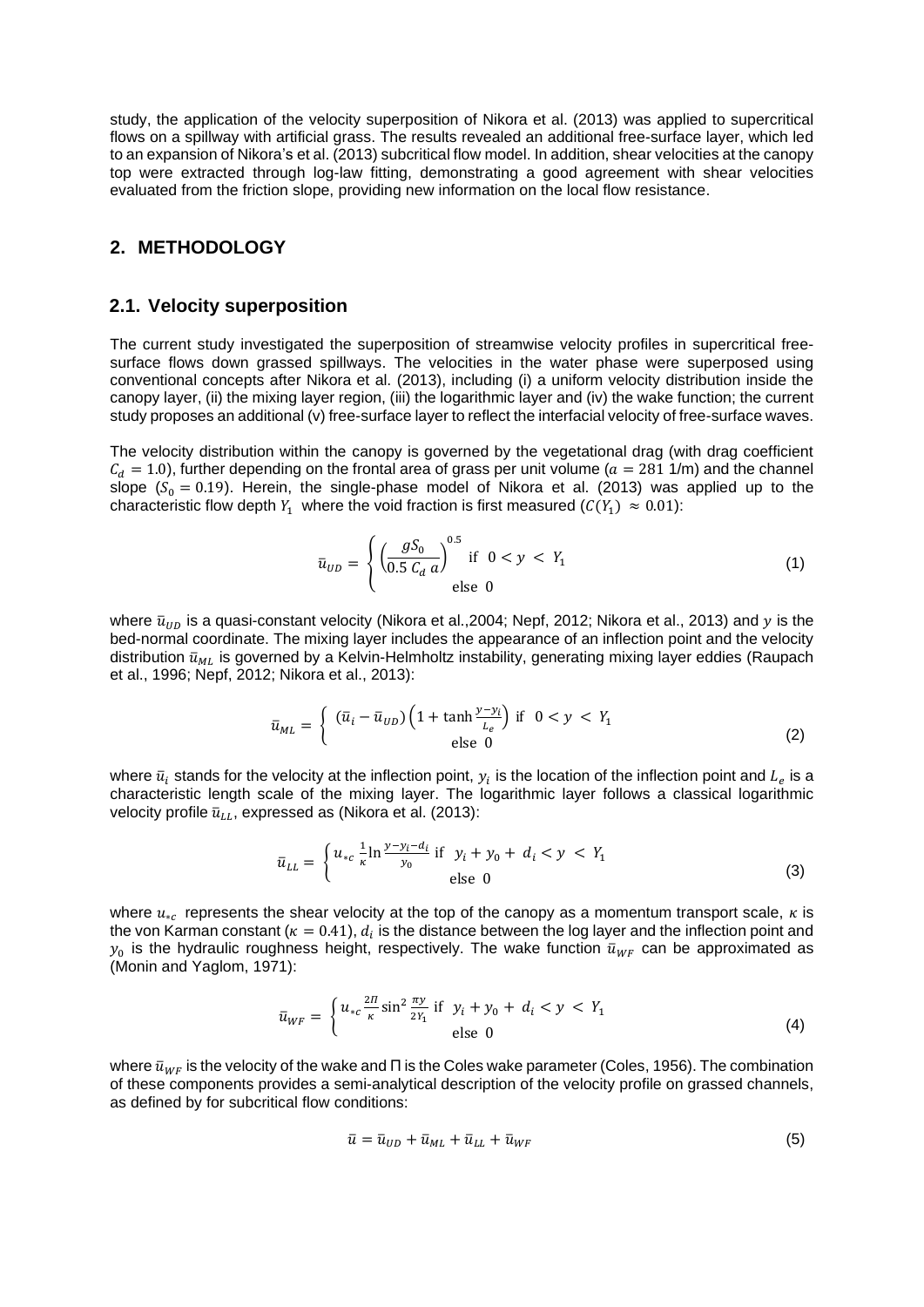Supercritical flows on chutes are characterized by high velocities and shallow flow depths. In these flows, turbulence is generated at the bed boundary and leads to free-surface roughness, deformation and breakup once turbulence overcomes the two stabilizing factors, i.e., gravity and surface tension (Brocchini and Peregrine, 2001). In the present experiments, an additional layer of constant velocity  $(\bar{u}_{FS})$  was observed, which was superposed to Nikora's et al. (2013) velocity superposition model, describing the near-surface region of the water column where free-surface instabilities and waves were observed:

$$
\bar{u}_{FS} = \begin{cases} \bar{u}_{UD} + (\bar{u}_i - \bar{u}_{UD}) \left( 1 + \tanh \frac{Y_1 - y_i}{L_e} \right) + \frac{u_{*c,LL}}{\kappa} \left( \ln \frac{Y_1 - y_i - d_i}{y_0} + 2\Pi \right) \text{ if } Y_1 < y < Y_{90} \\ \text{else 0} \end{cases} \tag{6}
$$

where  $Y_{90}$  is the characteristic bed-normal depth where  $C = 0.90$ . A conceptual drawing of the velocity superposition from the bed to the free-surface is shown in Figure 1, and the complete velocity profile is defined as:



 $\bar{u} = \bar{u}_{ID} + \bar{u}_{ML} + \bar{u}_{LL} + \bar{u}_{WF} + \bar{u}_{FS}$  (7)

Figure 1 – Conceptual drawing of the velocity profile; additional parameters are the equivalent clear water depth  $(d_{eq})$ , the deflected grass height  $(h_c)$ , the shear length scale of the mixing layer  $(L_s)$ , and the mixing layer length scale  $(L_e)$ 

#### **2.2.Experimental facility and instrumentation**

Experiments were performed in a laboratory chute at the UNSW Water Research Laboratory (WRL), which was 8 m long, 0.8 m wide and had a slope of 10.8 degrees. As shown in Figure 2a, the surface of the chute was equipped with a dense layer of artificial grass whose stems were uniformly attached to an underlying mesh. Herein, a specific flow rate of  $q = 0.188$  m<sup>2</sup>/s was used, leading to a deflected grass height  $h_c = 20$  mm. The flow rate was monitored with an ABB electromagnetic flow meter with uncertainty of  $\pm$  0.4%. The flow conditions corresponded to a Reynolds number  $Re=q/\nu$  = 1.88  $\times$  10<sup>5</sup>,a Froude number  $Fr = \langle \bar{u} \rangle / (g \, d_{eq})^{1/2}$  2.63 which was measured in the uniform flow region, i.e. at  $x = 7.5$ m, with  $d_{eq} = 0.153$  m being the equivalent clear water flow depth (Eq. 8). Note that parts of this dataset have been presented by Cui et al. (2020).

The flows just downstream of the weir crest were non-aerated and the free-surface was smooth, which was because surface tension was able to maintain the cohesion of the water phase (see Brocchini and Peregrine 2001). As the turbulence builds up, free-surface perturbations were observed at  $x = 2.1$  m, leading to surface aeration at  $x = 3.8$  m. In the non-aerated part of the spillway, the flow depth was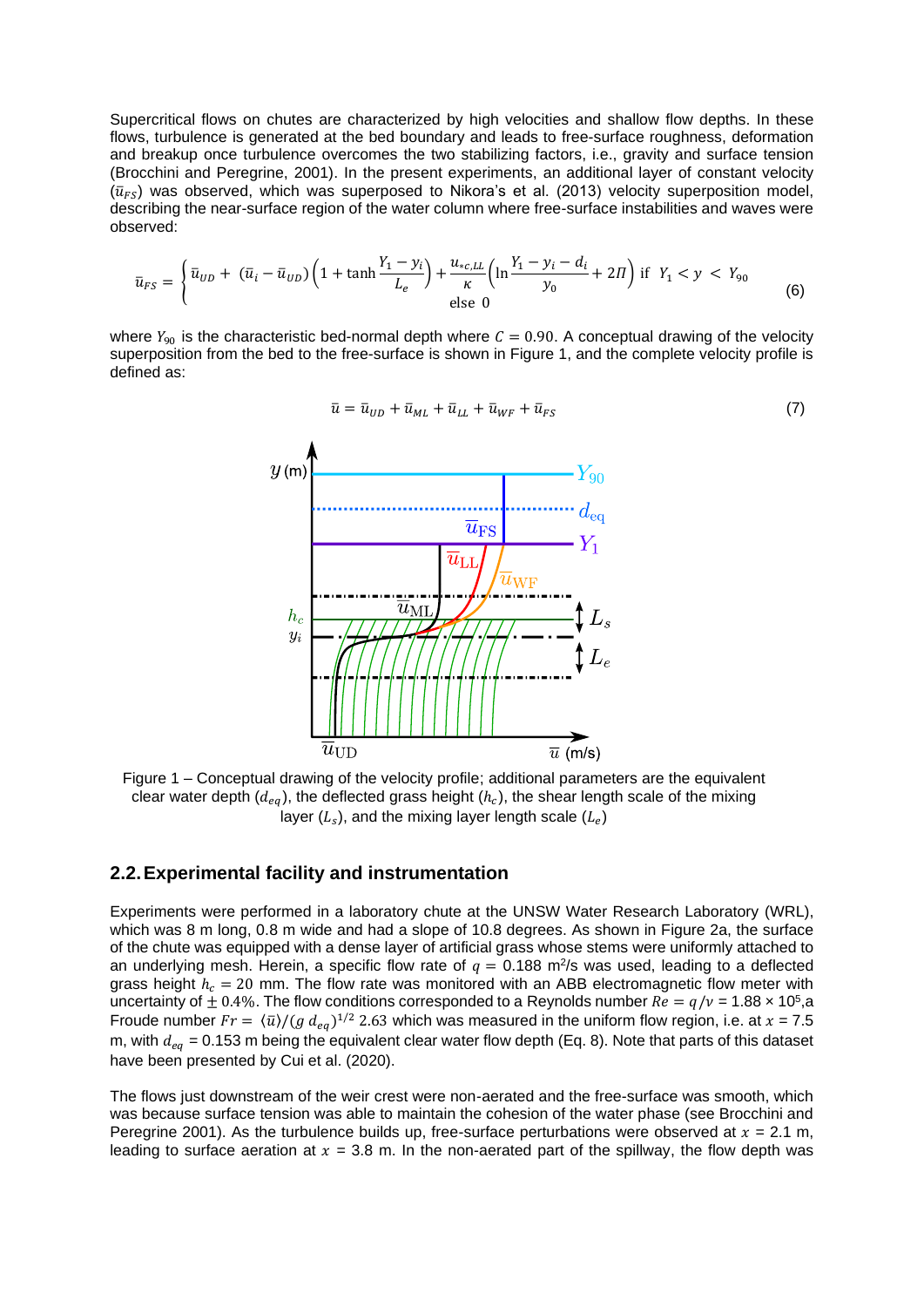measured with a pointer gauge, while a dual-tip conductivity probe was used to estimate air concentration distributions (C) in regions with surface aeration, enabling the computation of  $d_{ea}$ :

$$
d_{\text{eq}} = \int_{y=0}^{y=Y_{90}} (1 - C) \, \text{d}y \tag{8}
$$



Figure 2 – (a) Experimental chute with dense coverage of grass; (b) WRL dual-tip conductivity probe

The region above  $Y_{90}$  is commonly classified as the spray region, consisting of ejected water droplets that do not contribute significantly to the flow, and are therefore disregarded in the calculation of  $d_{ea}$ (Wood, 1983; Felder and Chanson, 2013). Water velocities were measured with a Pitot tube at 8 crosssections, starting 0.5 m downstream of the weir crest with an interval of 1 m. In the air-water surface region, the Pitot tube data were complemented with interfacial velocities measured with a phasedetection conductivity probe. Herein, the same dual-tip conductivity probe as in Felder and Chanson (2018) was deployed, having a streamwise distance between the leading and trailing tip of  $\Delta x = 8.104$ mm (Figure 2b), while the transverse distance was 1 mm. The probe was made in-house at the WRL and the inner and outer electrodes had diameters of 0.125 mm and 0.5 mm, respectively. Based upon a sensitivity analysis of sampling parameters, the phase-detection signals were recorded at a sampling frequency of 40 kHz for a duration of 180 s at each elevation. The signal processing for extracting velocities followed Kramer et al. (2019, 2020).

#### **3. RESULTS**

#### **3.1. Velocity profiles**

Figure 3 shows the development of streamwise velocity distributions along the grassed spillway for  $q =$ 0.188 m<sup>2</sup>/s, comprising water velocities ( $\bar{u}$ ) measured with the Pitot tube (hollow symbols) and interfacial velocities ( $\bar{u}_{aw}$ ) measured with the dual-tip conductivity probe (solid symbols). The Pitot tube provided detailed velocity profiles in monophase flow regions, while the conductivity probe was able to measure the travel speed of surface deformations, waves and water droplets close to the free-surface, which had almost constant interfacial velocities (Figure 3). The velocity distributions evolved along the chute and approached uniform profiles towards the downstream end of the spillway. The equivalent clear water flow depth was calculated based upon the air-water flow data and the results are added in Figure 3, showing a small decline in  $d_{eq}$  towards the downstream end approaching uniform flow conditions. In the flow region where both instruments were able to measure velocities, the interfacial velocities agreed with the water velocities. Considering this close agreement, it can be assumed that  $\bar{u}_{aw} \approx \bar{u}$ .

The velocity profiles of three exemplary cross-sections at the end of the chute were compared against the model of Nikora et al. (2013) (Eq. 5) and the expanded model with the additional free-surface layer (Eq. 7) (Figure 4a). All velocities were normalized with the shear velocity at the channel bed  $u_*$  to highlight the universal agreement of the model with the velocity data. While the model of Nikora et al. (2013) fitted the experimental data well from the channel bed up to the wake region, the velocities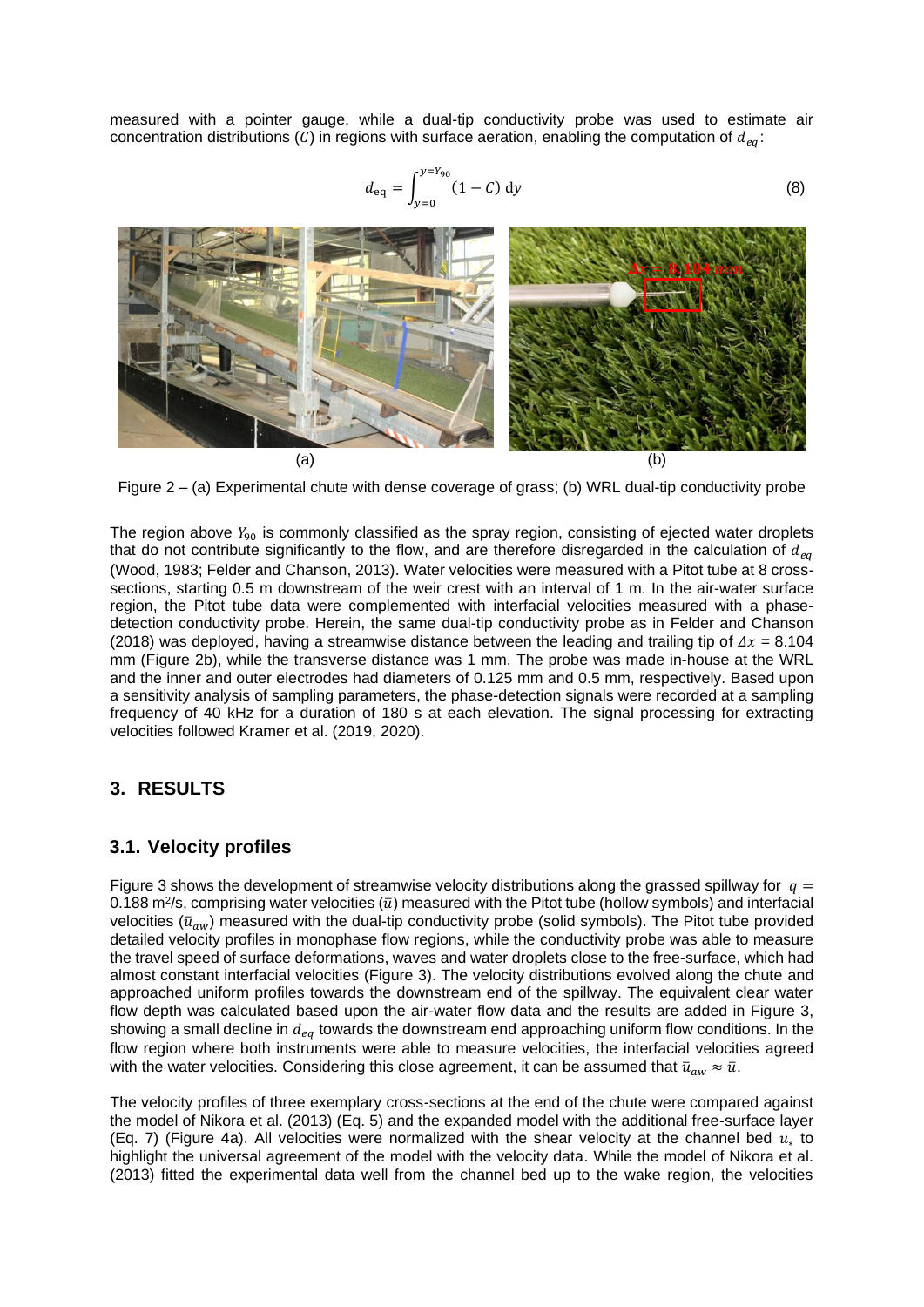deviated in the free-surface region (Figure 4a). In contrast, the expanded model (Eq. 7) fitted the experimental data well across the full flow column.



Figure 3 – Velocity profiles along the grassed spillway for  $q = 0.188$  m<sup>2</sup>/s. Hollow symbols = Pitot tube data; solid symbols = dual-tip conductivity probe data

Figure 4b illustrates the corresponding dimensionless void fraction (C) and bubble count rate ( $F/F_{\text{max}}$ ) distributions, where  $F_{\text{max}}$  is the maximum bubble count rate in a cross section; both C and F were measured with the leading tip of the conductivity probe. Comparing the velocity data with the air-water flow properties shows that the presence of air-water interfaces in the form of entrapped air, free-surface roughness and waves in the upper part of the flows is represented by the constant interfacial velocity component (Eq. 6). The expanded model (Eq. 7) accounts for the air-water flow interactions and it is believed that this model is also applicable to grass-lined spillway flows with stronger aeration.



Figure 4 – (a) Comparison of supercritical velocity data at the downstream end with the model of Nikora et al. (2013) (Eq. 5) and the expanded model (Eq. 7) for  $q = 0.188$  m<sup>2</sup>/st; (b) Corresponding void fraction  $(C)$  and bubble count rate  $(F)$  distributions.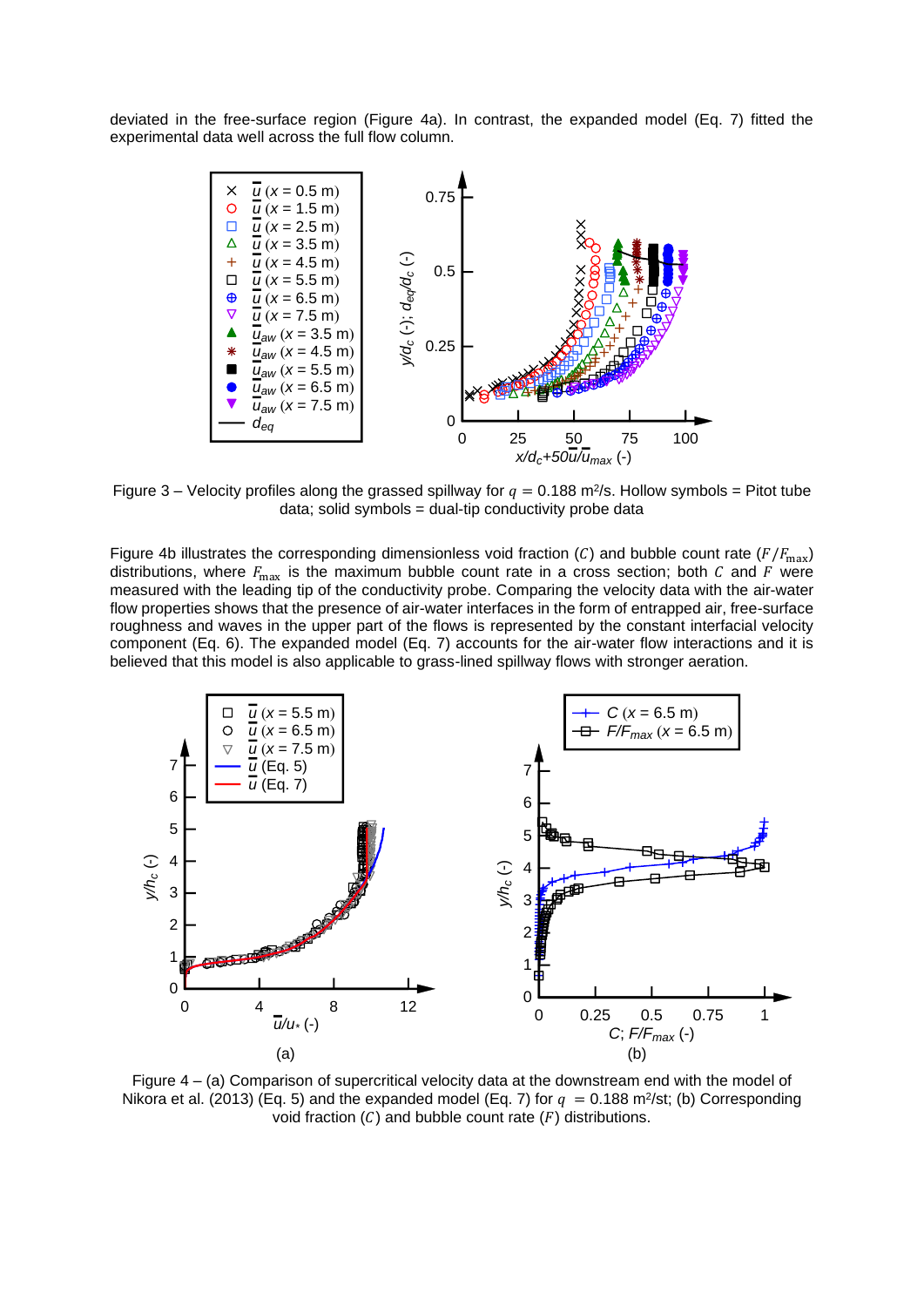#### **3.2.Shear velocity**

The shear velocity is commonly used to represent the bed shear stress of a flow, indicating the flow resistance. It has the same units as a velocity and is therefore often used for the normalization of velocity distributions (Figure 4a). The shear stress can be obtained by fitting the log law to the velocity profile which was conducted for the velocity distributions in the present study. The velocity profiles in the mixing and log layers agreed well with the model of Nikora et al. (2013) (Figure 4a). Using the dimensionless expression of  $u^+$  and  $y^+$ , the measured velocities above  $(y_i + d_i + y_0)$  and below the upper limit  $((d - y_i - d_i) * 0.3 + y_i + d_i)$  were fitted to the log-law (Eq. 3), providing the shear velocities at the canopy top  $u_{*,LL}$  (the subscript LL stands for log-law). The shear velocities at the canopy top ranged between 0.30 m/s  $\lt u_{*c,LL}$   $\lt$  0.35 m/s, which was comparable to a micro-rough spillway with assorted grains (Severi, 2018).

Towards the downstream end of the spillway, the shear velocity from log law fitting  $(u_{*,c,LL})$  was compared with the shear velocity  $u_{*c}$ , derived from the channel slope assuming uniform flow conditions:

$$
u_{*c} = \sqrt{\tau/\rho} = \sqrt{gS_0(d_{\text{eq}} - h_c)}
$$
\n(10)

where  $\tau$  is the shear stress at the canopy top and  $\rho$  is the density of water. Figure 5b shows this comparison, indicating good agreement between the two shear velocity estimates. Therefore, it appears that the log law fitting can be applied to grass-lined spillways. Future research must test if this is also valid for a wider range of flow conditions and for more strongly aerated flows on vegetated spillways.



Figure 5 – (a) Comparison of the velocity data with the log law; (b) Comparison of shear velocities extracted from the log layer fitting  $u_{*LL}$  with shear velocities  $u_{*c}$  calculated with Eq. (10).

#### **4. DISCUSSION: MIXING LAYER LENGTH SCALE**

The mixing layer represents the coflowing zone of inside- and outside-canopy flows which generate vortex motions as Kelvin-Helmholtz waves (Raupach et al., 1996). It depicts an inflectional velocity profile featuring the transition between the uniform velocity profile (inside-canopy) to the log law velocity profile (outside-canopy). The mixing layer of a grassed channel was modeled with a hyperbolic function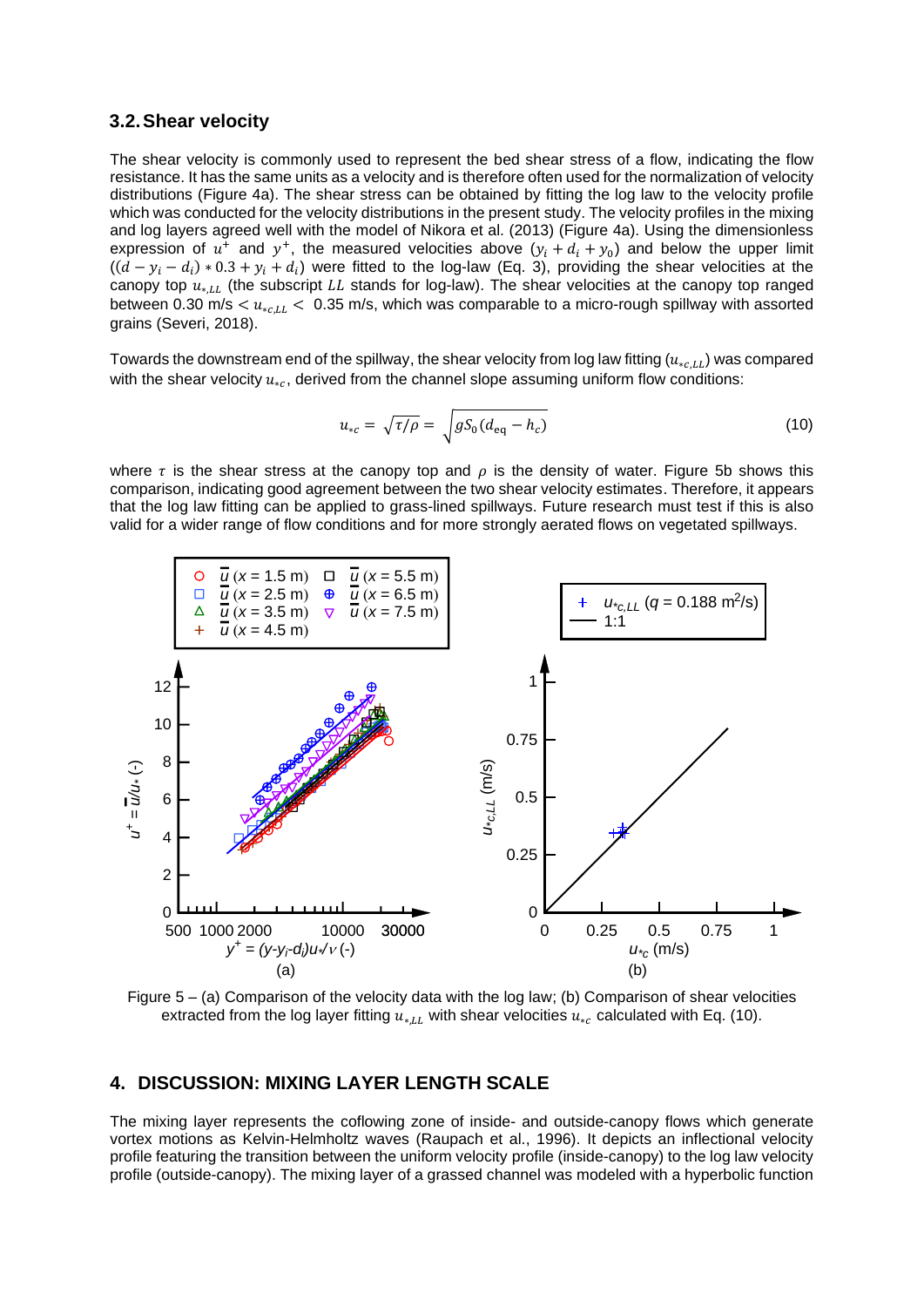(Eq. 2) by Nikora et al. (2013), where the mixing layer velocity becomes constant at  $y > y_i + L_s$  (Figure 1).  $L_s$  is defined as the shear length scale of the mixing layer (Raupach et al., 1996; Nikora et al., 2013), indicating the region where the inflectional mixing layer applies (Figure 1). According to Raupach et al. (1996) and Nikora et al. (2013), the shear length scale of the mixing layer can be determined via:

$$
L_s = \bar{u}_i / \left(\frac{\Delta \bar{u}}{\Delta y}\right)_{y_i}
$$
 (11)

Computed by a forward differences method, the shear length scale of the mixing layer  $L_s$  reflects the above-canopy section of the canopy-scale vortices (Figure 1). Whereas the mixing layer length scale  $L_e$ in Eq. (2) resembles the penetration of canopy-scale vortices into the grass canopy (Ghisalberti and Nepf, 2002). Under the assumptions that (i) the inflection point is in the middle of the mixing layer, and (ii) that the uniform velocity  $\bar u_{UD}$  is much smaller than  $\bar u_i$ , both length scales should be identical, implying that the thickness of the mixing layer is  $\delta_m = L_e + L_s = 2 * L_e = 2 * L_s$  (Raupach et al., 1996; Nikora et al. (2013)).

Herein, the velocities measured with the Pitot tube were used to calculate  $L_e$  and  $L_s$  applying Eqns. (2) and (11) respectively, and the calculated values are compared in Figure 6. Previous data of  $L_e$  and  $L_s$  of Nikora et al. (2013) for subcritical flows were added as well as the suggested relationship between  $L_e$  and  $L_s$  (Nikora et al., 2013) (Figure 6). The present length scales compared similarly to the observations of Nikora et al. (2013) (Figure 6). The close agreement between  $L_e$  and  $L_s$  confirms the statement from Raupach et al. (1996) and Nikora et al. (2013) that the shear length scale of mixing layer is also representative of the mixing layer thickness and the equivalency of  $L_e$  and  $L_s$  in the current configuration. The present supercritical flows were much shallower compared to subcritical flow conditions. Irrespective of this, the close agreement between sub- and supercritical flow observations of  $L_e$  and  $L_s$  extended the mixing layer concept to high-velocity flows on grassed spillways.



Figure 6 – Comparison of mixing layer length scales *L<sup>e</sup>* (Eq. 2) and shear length scale of mixing layer  $L_{\mathrm{s}}$  (Eq. 11) of the present study together with previous results from Nikora et al. (2013).

#### **5. CONCLUSION**

Detailed experiments of flows down a grass-lined spillway were conducted, providing new insights into the velocity distributions and shear velocities. The velocity profiles were obtained through measurements with a Pitot tube and a dual-tip conductivity probe, comprising a data set of both nonaerated flows close to the channel bed and aerated flows close to the free-surface. Both velocity measurement methods complemented each other and provided reliable velocity profiles across the full flow column. The present data were compared with the predicted velocity profile by Nikora et al. (2013). While the present data were well fitted from the bed to the wake layer, the model was expanded to the free-surface region characterized by free-surface roughness, entrained air and free-surface waves. Fitting the velocity profile to the log law provided the shear velocity estimate for grass-lined spillways, which was similar to spillway flows with a micro-rough bed. The mixing layer length scale was compared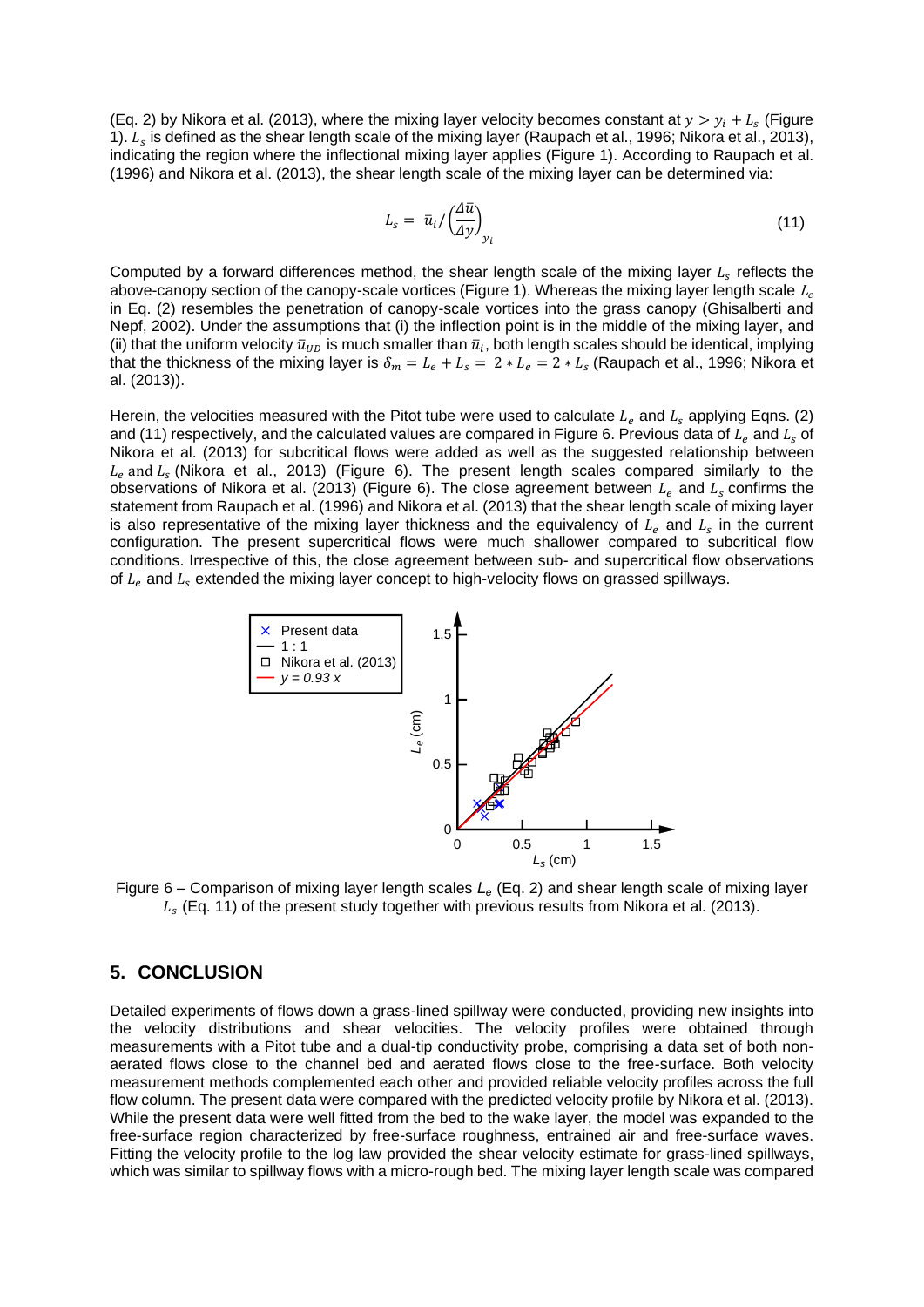with the shear length scale indicating close agreement of the two in supercritical flows. Overall, the present study provided novel insights into the flow resistance of grassed spillways through a detailed assessment of velocity distributions, which will be expanded to a wider range of flow conditions including real vegetation in future research.

## **6. ACKNOWLEDGMENTS**

The authors would like to thank Rob Jenkins and Larry Paice (WRL, UNSW Sydney) for their technical assistance.

## **REFERENCES**

Brocchini, M., Peregrine D.H. (2001). The dynamics of strong turbulence at free surfaces. Part 1. Description. Journal of Fluid Mechanics, 449, 225-254.

Chen, S.C., Kuo, Y.M., Yen, H.C. (2012). Effect of submerged flexible vegetation and solid structure bars on channel bed scour. International Journal of Sediment Research, 27, 323–336.

Crosato, A., Saleh, M.S. (2011). Numerical study on the effects of floodplain vegetation on river planform style. Earth Surface Processes and Landforms, 36, 711-720.

Cui, H., Kramer, M., Felder, S. (2020). Velocity profiles on a grass-lined spillway in supercritical flow, Proc. 1st IAHR YPN Congress 2020, Spain Water and IWHR, China.

Felder, S., Chanson, H. (2013). Aeration, flow instabilities, and residual energy on pooled stepped spillways of embankment dams. Journal of Irrigation and Drainage Engineering, 139, 880–887.

Felder, S., Chanson, H. (2018). Air–water flow patterns of hydraulic jumps on uniform beds macroroughness. Journal of Hydraulic Engineering, 144(3), 04017068.

Ghisalberti, M., Nepf, H. M. (2002). Mixing layers and coherent structures in vegetated aquatic flows. Journal of Geophysical Research, 107(C2).

Guillén-Ludeña, S., Lopez, D., Mignot, E., Riviere, N. (2020). Flow resistance for a varying density of obstacles on smooth and rough beds. Journal of Hydraulic Engineering, 146(2), 4019059.

Kramer, M., Valero, D., Chanson, H., Bung, D.B. (2019). Towards reliable turbulence estimations with phase-detection probes: an adaptive window cross-correlation technique. Experiments in Fluids, 60(2).

Kramer, M., Hohermuth, B., Valero, D., Felder, S. (2020). Best practices for velocity estimations in highly aerated flows with dual-tip phase-detection probes, International Journal of Multiphase Flow, 126, 103228.

Monin, A.S., Yaglom, A.M. (1975). Statistical Fluid Mechanics: Mechanics of Turbulence. Volume 1. MIT Press, Boston.

Mossa, M., Ben Meftah, M., De Serio, F., Nepf, H.M. (2017). How vegetation in flows modifies the turbulent mixing and spreading of jets. Nature Scientific Reports, 7, 1–14.

Nepf, H.M. (2012). Flow and transport in regions with aquatic vegetation. Annual Review of Fluid Mechanics 44, 123–142.

Nikora, V., Koll, K., McEwan, I., McLean, S., Dittrich, A. (2004). Velocity distribution in the roughness layer of rough-bed flows. Journal of Hydraulic Engineering, 130, 1036–1042.

Nikora, N., Nikora, V., O'Donoghue, T. (2013). Velocity profiles in vegetated open-channel flows: combined effects of multiple mechanisms. Journal of Hydraulic Engineering, 139(10), 1021–1032.

Ralston, D.C., Brevard, J.A. (1988). Design and performance of earth spillways, Proc. The ASCE Hydraulics Division, Special Conference, 871–876.

Raupach, M., Finnigan, J., Brunei, Y. (1996). Coherent eddies and turbulence in vegetation canopies: The mixing-layer analogy. Boundary-Layer Meteorology, 78, 351–382.

Severi, A. (2018). Aeration Performance and Flow Resistance in High-Velocity Flows over Moderately Sloped Spillways with micro-rough bed. Ph.D. Thesis, School of Civil and Environmental Engineering, UNSW Sydney, Australia.